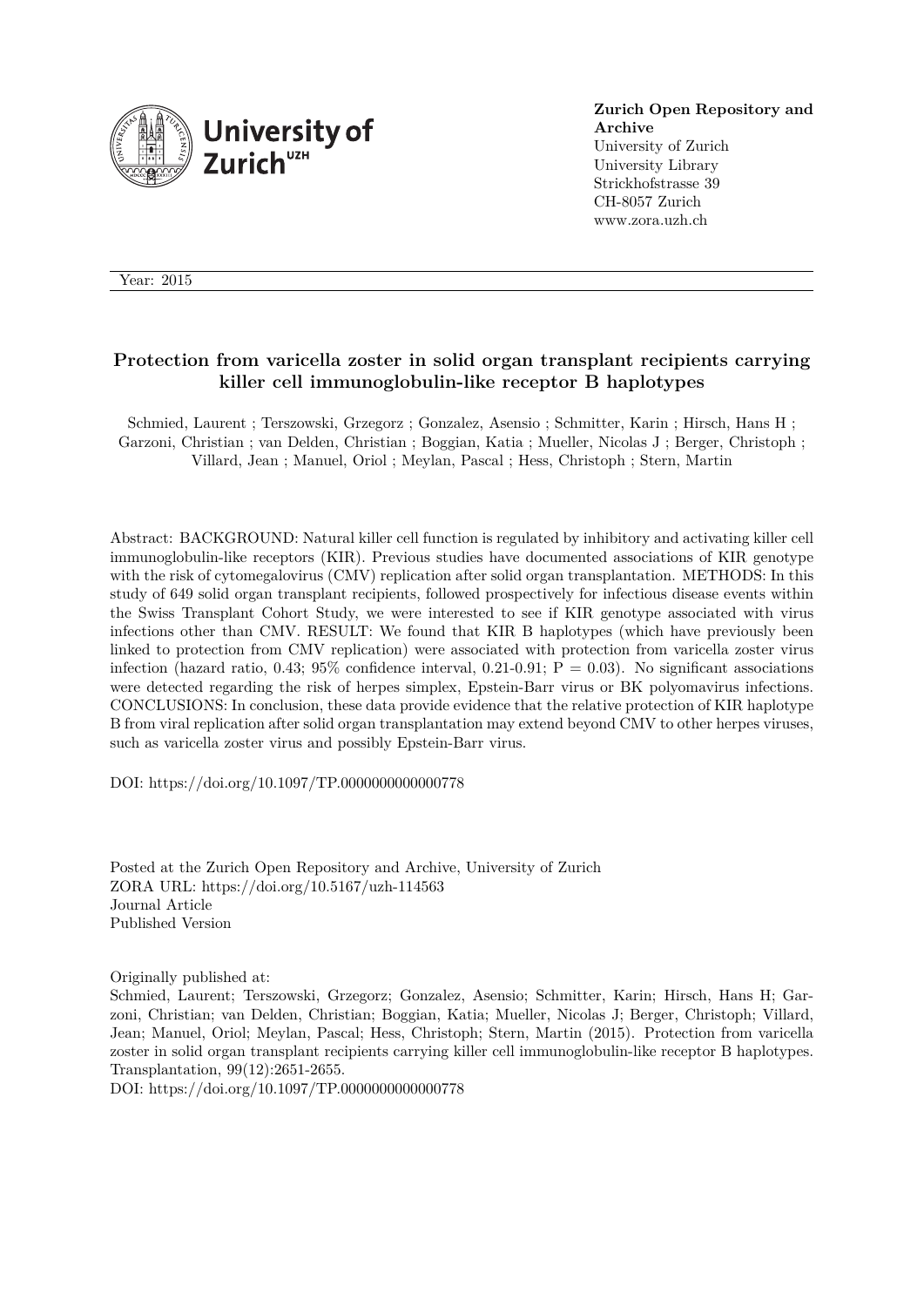# Protection From Varicella Zoster in Solid Organ Transplant Recipients Carrying Killer Cell Immunoglobulin-Like Receptor B Haplotypes

Laurent Schmied,<sup>1</sup> Grzegorz Terszowski,<sup>1</sup> Asensio Gonzalez,<sup>1</sup> Karin Schmitter,<sup>1</sup> Hans H. Hirsch,<sup>2,3</sup> Christian Garzoni,<sup>4,5</sup> Christian van Delden,<sup>6</sup> Katia Boggian,<sup>7</sup> Nicolas J. Mueller,<sup>8</sup> Christoph Berger,<sup>9</sup> Jean Villard,<sup>10</sup> Oriol Manuel,<sup>11</sup> Pascal Meylan,<sup>11</sup> Christoph Hess,<sup>12</sup> Martin Stern,<sup>1</sup> and the Swiss Transplant Cohort Study

Background. Natural killer cell function is regulated by inhibitory and activating killer cell immunoglobulin-like receptors (KIR). Previous studies have documented associations of KIR genotype with the risk of cytomegalovirus (CMV) replication after solid organ transplantation. Methods. In this study of 649 solid organ transplant recipients, followed prospectively for infectious disease events within the Swiss Transplant Cohort Study, we were interested to see if KIR genotype associated with virus infections other than CMV. Result. We found that KIR B haplotypes (which have previously been linked to protection from CMV replication) were associated with protection from varicella zoster virus infection (hazard ratio, 0.43; 95% confidence interval, 0.21-0.91;  $P = 0.03$ ). No significant associations were detected regarding the risk of herpes simplex, Epstein-Barr virus or BK polyomavirus infections. Conclusions. In conclusion, these data provide evidence that the relative protection of KIR haplotype B from viral replication after solid organ transplantation may extend beyond CMV to other herpes viruses, such as varicella zoster virus and possibly Epstein-Barr virus.

(Transplantation 2015;00: 00–00)

atural killer (NK) cells are important in the early response against many pathogens including viruses. In contrast to B and T lymphocytes, they do not express rearranged

surface receptors. Instead, diversity in the NK cell repertoire is a function of expression of varied combinations of inhibitory and activating surface receptors. It has been shown recently that

Accepted 19 February 2015.

### The authors declare no conflict of interest.

L.S. analyzed the data and wrote the article. G.T. wrote the article. A.G. and K.S. performed the research and wrote of the article. H.H.H., C.G., C.vD., K.B., N.J.M., C.B., J.V., O.M., P.M., and C.H. analyzed data and wrote the article. M.S. designed the research, analyzed the data, and wrote the article.

The members of the Swiss Transplant Cohort Study are: Rita Achermann, John-David Aubert, Philippe Baumann, Guido Beldi, Christian Benden, Christoph Berger, Thierry Berney, Isabelle Binet, Pierre-Yves Bochud, Elsa Boely (Head of local data management), Heiner Bucher, Leo Bühler, Thierry Carell, Emmanuelle Catana, Yves Chalandon, Sabina de Geest, Olivier de Rougemont, Michael Dickenmann, Michel Duchosal, Thomas Fehr, Sylvie Ferrari-Lacraz, Christian Garzoni, Yvan Gasche, Paola Gasche Soccal, Emiliano Giostra, Déla Golshayan, Daniel Good, Karine Hadaya, Christoph Hess, Sven Hillinger, Hans Hirsch, Günther Hofbauer, Uyen Huynh-Do, Franz Immer, Richard Klaghofer, Michael Koller (Head of the data center), Thomas Kuntzen, Bettina Laesser, Roger Lehmann, Christian Lovis, Oriol Manuel, Hans-Peter Marti, Pierre Yves Martin, Pascal Meylan, Paul Mohacsi, Isabelle Morard, Philippe Morel, Ulrike Mueller, Nicolas Mueller (Chairman Scientific Committee), Helen Mueller-McKenna, Thomas Müller, Beat Müllhaupt, David Nadal, Gayathri Nair, Manuel Pascual (Executive office), Jakob Passweg, Chantal Piot Ziegler, Juliane Rick, Eddy Roosnek, Anne Rosselet, Silvia Rothlin, Frank Ruschitzka, Urs Schanz, Stefan Schaub, Christian Seiler, Nasser Semmo, Susanne Stampf, Jürg Steiger (Head, Excecutive office), Dimitri Tsinalis, Christian Van Delden (Executive office), Jean-Pierre Venetz, Jean Villard, Madeleine Wick (STCS coordinator), Markus Wilhlem, Patrick Yerly.

Correspondence: Martin Stern, MD, Immunotherapy Laboratory, Department of Biomedicine, University Hospital Basel, Hebelstrasse 20, CH-4031 Basel, Switzerland. (martin.stern@usb.ch).

Copyright © 2015 Wolters Kluwer Health, Inc. All rights reserved.

ISSN: 0041-1337/15/0000-00

DOI: 10.1097/TP.0000000000000778

Received 25 October 2014. Revision requested 31 January 2015.

<sup>&</sup>lt;sup>1</sup> Immunotherapy Laboratory, Department of Biomedicine, University Hospital, Basel, Switzerland.

<sup>&</sup>lt;sup>2</sup> Infectious Diseases and Hospital Epidemiology, University Hospital, Basel, Switzerland.

 $^3$  Transplantation and Clinical Virology, Department of Biomedicine, University of Basel, Basel, Switzerland.

<sup>&</sup>lt;sup>4</sup> Departments of Internal Medicine and Infectious Diseases, Clinica Luganese, Lugano, Switzerland.

 $^5$  Department of Infectious Diseases, Inselspital, Bern University Hospital and University of Bern, Bern, Switzerland.

<sup>&</sup>lt;sup>6</sup> Service of Infectious Diseases, University Hospital, Geneva, Switzerland.

 $7$  Division of Infectious Diseases and Hospital Hygiene, Kantonsspital, St. Gallen, Switzerland.

 $8$  Division of Infectious Diseases and Hospital Epidemiology, University Hospital Zurich, Switzerland.

<sup>&</sup>lt;sup>9</sup> Division of Infectious Diseases and Hospital Epidemiology, University Children's Hospital, Zurich, Switzerland.

 $10$  Transplant Immunology Unit, Division of Immunology and Allergy, University Hospital, Geneva, Switzerland.

 $11$  Infectious Diseases Service and Transplantation Center, University Hospital and University of Lausanne, Switzerland.

<sup>&</sup>lt;sup>12</sup> Immunobiology Laboratory, Department of Biomedicine, University Hospital, Basel, Switzerland.

This study has been conducted in the framework of the Swiss Transplant Cohort Study, supported by the Swiss National Science Foundation and the Swiss University Hospitals (G15) and transplant centers. This work was supported by the Swiss National Science Foundation (PP00P3\_128461/1 to MS, and 310030\_153059 to CH). This work was supported by the Freiwillige Akademische Gesellschaft, Basel.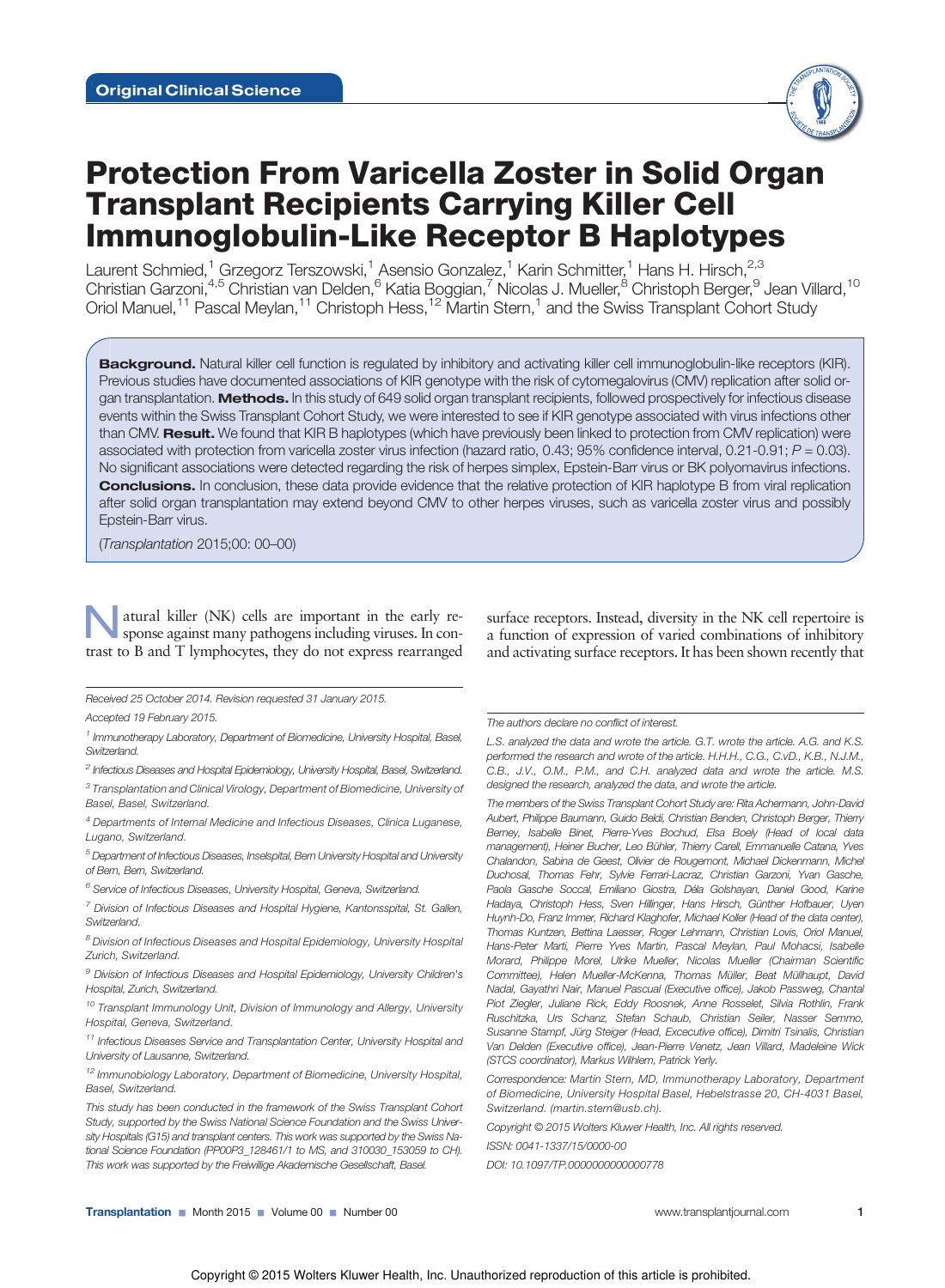thousands of different NK cell phenotypes exist within the polyclonal pool of healthy donor NK cells.<sup>1</sup>

Among the most polymorphic NK cell receptors are killercell immunoglobulin-like receptors (KIR). The KIR can be either activating or inhibitory in nature, depending on the structure of their intracellular tail containing an immunoreceptor tyrosine-based inhibitory or activating motif (immunoreceptor tyrosine-based inhibitory motif/immunoreceptor tyrosinebased activating motif ).<sup>2</sup> Inhibitory KIR mediate NK cell tolerance by binding to self-HLA class I molecules. By contrast, the ligands and physiological relevance of activating KIRs are only poorly understood; binding to HLA class I has only been documented for KIR2DS1, KIR2DS2, and KIR2DS4.<sup>3-5</sup> The KIR genes segregate as haplotypes, which are classified as "A" if they contain a canonical set of six inhibitory receptors and 1 single activating KIR gene (KIR2DS4), whereas the remaining haplotypes, which may contain up to 5 additional activating receptors, are collectively classified as "B." In whites, A and B haplotypes are found at similar frequencies. Recipient B haplotype and high numbers of activating KIR genes have been linked with protection from cytomegalovirus replication after solid organ transplantation (SOT) in a number of studies.<sup>6,7</sup> More recently, several studies have suggested that KIR genes may also associate with the risk for other viral infections, such as hepatitis C, $^8$  herpes simplex, $^9$  BK polyomavirus (BKPyV), $^{10}$ and influenza.<sup>11</sup> For Epstein-Barr virus (EBV) and varicella zoster virus (VZV), 2 further members of the human herpes virus family, evidence for involvement of NK cells in disease control recently emerged, but no possible correlation with KIR genotype has been investigated yet.<sup>12,13</sup> For several of the abovementioned viruses, different receptors were shown to be involved in the innate immune response.<sup>14-16</sup> At the same time, all these receptors are present in every individual. In contrast, KIR receptors vary in number and composition between individuals. A possible influence of single KIR receptors might therefore operate as a prognostic marker. As virus infection/ replication is a frequent complication of immunosuppression after SOT, we were interested to analyze the correlation of KIR genotype and virus replication after SOT.

We made use of the Swiss Transplant Cohort Study, a large prospective multicenter effort collecting data and bio samples on all solid organ transplants performed in Switzerland, $17$  to address whether recipient KIR genotype associates with the risk of viral infections in recipients of SOT.

## PATIENTS AND MATERIALS

## **Patients**

Six hundred forty-nine patients undergoing single SOT at 6 transplant centers in Switzerland between May 2008 and December 2010 were combined in this analysis (Inselspital Bern, n = 99; Centre Hospitalier Universitaire Vaudois, n = 102; Hôpitaux Universitaires de Genève, n = 95; Kantonsspital St. Gallen, n = 15; Universitätsspital Basel, n = 106; Universitätsspital Zürich, n = 232). Induction and maintenance immunosuppressive regimens in patients grouped by KIR haplotype are summarized in Table 1 along with demographic characteristics.

Data on transplant characteristics and transplant outcome including infectious complications were prospectively collected and retrieved using an electronic database.<sup>17</sup> Written informed consent was obtained from all study participants,

|--|

Patient characteristics

|                                      | AA<br>$(n = 176)$ |            | BX<br>$(n = 473)$ |            | P    |
|--------------------------------------|-------------------|------------|-------------------|------------|------|
| <b>KIR haplotype</b>                 |                   |            |                   |            |      |
| Patient age at transplantation       |                   |            |                   |            |      |
| Median (range)                       | 50                | $(1 - 75)$ | 50                | $(0 - 79)$ | 0.91 |
| Sex (n, %)                           |                   |            |                   |            |      |
| Male                                 | 116               | (66)       | 309               | (65)       | 0.89 |
| Female                               | 60                | (34)       | 164               | (35)       |      |
| Center (n, %)                        |                   |            |                   |            |      |
| <b>Basel</b>                         | 23                | (13)       | 83                | (18)       | 0.26 |
| Bern                                 | 29                | (17)       | 70                | (15)       |      |
| Geneva                               | 28                | (16)       | 67                | (14)       |      |
| Lausanne                             | 36                | (21)       | 66                | (14)       |      |
| St. Gallen                           | $\overline{4}$    | (2)        | 11                | (2)        |      |
| Zürich                               | 56                | (32)       | 176               | (37)       |      |
| No. HLA-A/B/DR-mismatches (n,        | $\%$ )            |            |                   |            |      |
| $0 - 2$                              | 13                | (7)        | 47                | (10)       | 0.10 |
| $3-4$                                | 53                | (30)       | 150               | (32)       |      |
| $5-6$                                | 94                | (53)       | 208               | (44)       |      |
| Missing                              | 16                | (9)        | 68                | (14)       |      |
| Antibody induction (n, %)            |                   |            |                   |            |      |
| Anti-CD25 MAb                        | 104               | (59)       | 282               | (60)       | 0.98 |
| ATG                                  | 32                | (18)       | 87                | (18)       |      |
| <b>None</b>                          | 40                | (23)       | 62                | (13)       |      |
| Maintenance immunosuppression (n, %) |                   |            |                   |            |      |
| Tacrolimus                           | 120               | (68)       | 317               | (67)       | 0.78 |
| Cyclosporine                         | 65                | (37)       | 176               | (37)       | 0.95 |
| Prednisone                           | 161               | (92)       | 425               | (90)       | 0.53 |
| <b>MMF</b>                           | 163               | (93)       | 437               | (92)       | 0.92 |
| m <sub>T</sub> OR                    | 22                | (13)       | 62                | (13)       | 0.84 |
| Antiviral prophylaxis (n, %)         |                   |            |                   |            |      |
| Ganciclovir/valgancyclovir           | 68                | (39)       | 179               | (38)       | 0.85 |
| Acyclovir/valacyclovir               | 23                | (13)       | 36                | (8)        | 0.03 |
| Organ transplant (n, %)              |                   |            |                   |            |      |
| Heart                                | 23                | (31)       | 51                | (69)       | 0.88 |
| Kidney                               | 78                | (27)       | 213               | (73)       |      |
| Liver                                | 50                | (27)       | 138               | (73)       |      |
| Lung                                 | 25                | (26)       | 71                | (74)       |      |

ATG indicates anti-thymocyte globulin; MMF, mycophenolate mofetil; mTOR, mechanistic target of rapamycin inhibitor (i.e., sirolimus or everolimus).

and the study was approved by the institutional review boards in all centers.

#### KIR Genotyping

The KIR genotyping was performed using a reverse sequence-specific oligonucleotide method (OneLambda, Canoga Park, CA) according to the manufacturer's instructions, $\bar{7}$  these results were in part reconfirmed by quantitative polymerase chain reaction (qPCR).<sup>18</sup> The KIR genotypes were grouped into AA if they contained only the canonical group A haplotype genes (KIR2DL1, KIR2DL3, KIR2DL4, KIR3DL1, KIR3DL2, KIR3DL3, and KIR2DS4). Any genotype containing additional KIR genes is referred to as a BX, as it contains at least 1 group B haplotype.<sup>19</sup> The BX patients were further subdivided into imputed BB haplotypes based on the absence of the A haplotype genes KIR2DL3, KIR2DL1 and KIR3DL1. Finally, genotypes were dichotomized into telomeric and centromeric A and B haplotype motifs according to published algorithms.<sup>20</sup>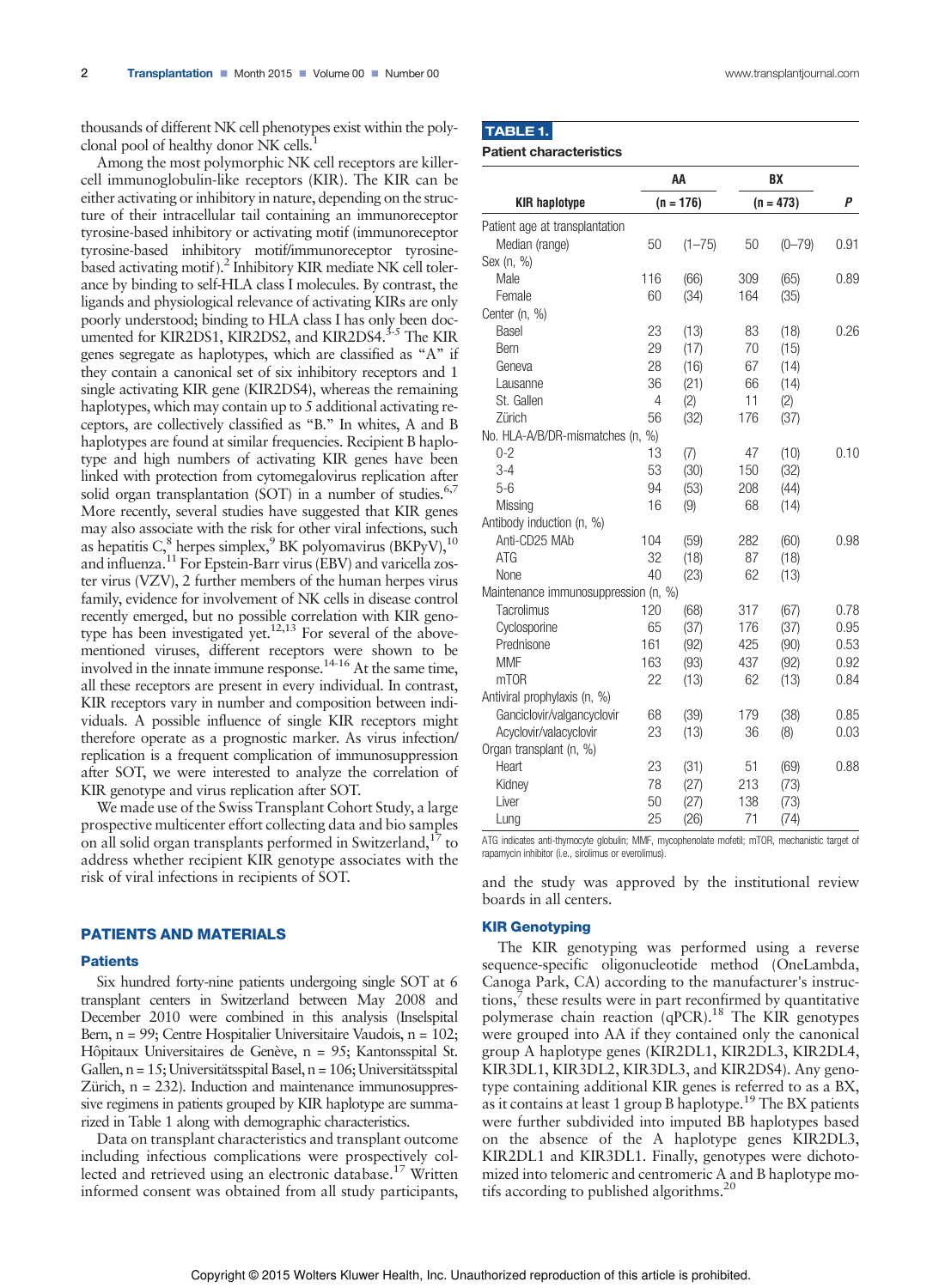## TABLE 2.

| Infection status patients and donors |  |  |  |
|--------------------------------------|--|--|--|
|--------------------------------------|--|--|--|

|                      | АΑ<br>$(n = 176)$ |      | BX          |      | Ρ    |
|----------------------|-------------------|------|-------------|------|------|
| <b>KIR haplotype</b> |                   |      | $(n = 473)$ |      |      |
| EBV serology (n, %)  |                   |      |             |      |      |
| $D - /R -$           | 2                 | (1)  | 5           | (1)  | 0.95 |
| $D - /R +$           | $\overline{7}$    | (4)  | 26          | (6)  |      |
| $D+$ /R $-$          | 11                | (6)  | 29          | (6)  |      |
| $D+/R+$              | 145               | (82) | 387         | (82) |      |
| Missing              | 11                | (6)  | 26          | (6)  |      |
| HSV serology (n, %)  |                   |      |             |      |      |
| $D - /R -$           | 3                 | (2)  | 16          | (3)  | 0.22 |
| $D - /R +$           | 14                | (8)  | 19          | (4)  |      |
| $D+$ /R $-$          | 12                | (7)  | 35          | (7)  |      |
| $D+/R+$              | 50                | (28) | 150         | (32) |      |
| Missing              | 97                | (55) | 253         | (54) |      |
| VZV serology (n, %)  |                   |      |             |      |      |
| $D - /R -$           | 3                 | (2)  | 2           | (0)  | 0.33 |
| $D - /R +$           | 10                | (6)  | 24          | (5)  |      |
| $D + /R -$           | 3                 | (2)  | 14          | (3)  |      |
| $D+/R+$              | 77                | (44) | 198         | (42) |      |
| Missing              | 83                | (47) | 235         | (50) |      |

### Diagnosis of Viral Infections

Recipients of kidney transplants were screened for BKPyV replication by qPCR in blood and urine at minimum once every 3 months in the first year after transplantation. Additionally, BKPyV replication was assessed by qPCR when clinically indicated. Patients receiving organ transplants other than kidney were not regularly screened for BKPyV. The EBV screening guidelines differ between the involved study centers. In 121 patients, EBV replication was assessed 6 and 12 months after transplantation. The remaining patients were tested for EBV based on clinical suspicion. In both cases, EBV replication was detected by qPCR from the blood. Infection with herpes simplex virus (HSV) was diagnosed clinically and confirmed by qPCR

only exceptionally in single cases. Infection with varicella zoster was clinically diagnosed in totally 28 patients. Of these, diagnosis was reassessed and confirmed by qPCR in 17 patients. The serological status for EBV, HSV, and VZV of donors and recipients before transplantation is indicated in Table 2.

## Statistical Analysis

Patient characteristics were compared by Mann-Whitney U test or Pearson  $\chi^2$  test, where appropriate. The cumulative incidence of viral infection/replication events (± standard error) was estimated using death and graft loss as competing risks. Patients were grouped into those carrying 2 KIR A haplotypes (AA) versus those carrying 1 or 2 KIR B haplotypes (BX). Only the first episode of infection with each pathogen was considered in each patient. Cox regression was used for multivariable analyses, adjusting for induction immunosuppression, number of HLA mismatches (HLA-A/-B/-DR), graft rejection and respective therapy, type of organ transplanted, for recipient pretransplant serology, and antiviral prophylaxis (val-/ganciclovir and val-/acyclovir) in the case of herpes virus infections. All statistical analyses were performed with SPSS v.21 (IBM Corp, Armonk, NY).

## RESULTS

The following numbers of infectious episodes were recorded in this cohort: cytomegalovirus, 289; EBV, 98; HSV, 69; BK virus (BKV), 63; rhinovirus, 32; hepatitis C virus, 29, VZV, 28; influenza virus, 20; respiratory syncytial virus, 16. Because viral infections of the respiratory tract are frequent, and only in a minority of cases identification of the pathogen responsible is attempted, we excluded rhinovirus, influenza virus, and respiratory syncytial virus from the analysis. Cytomegalovirus and hepatitis C virus were also excluded because the effect of KIR genotype on virus replication/infection has been described in previous studies.<sup>6-8</sup>

Analysis of the cumulative incidences of viral infections revealed that presence of a KIR-BX haplotype in the patient provided relative protection from VZV replication. The



FIGURE 1. Cumulative incidence of varicella zoster (VZV), EBV, HSV, and BKPvV, Solid lines represent patients homozygous for the KIR-A haplotype (AA), whereas dashed lines represent patients carrying 1 or 2 KIR B haplotypes (BX). P value derived from Gray test.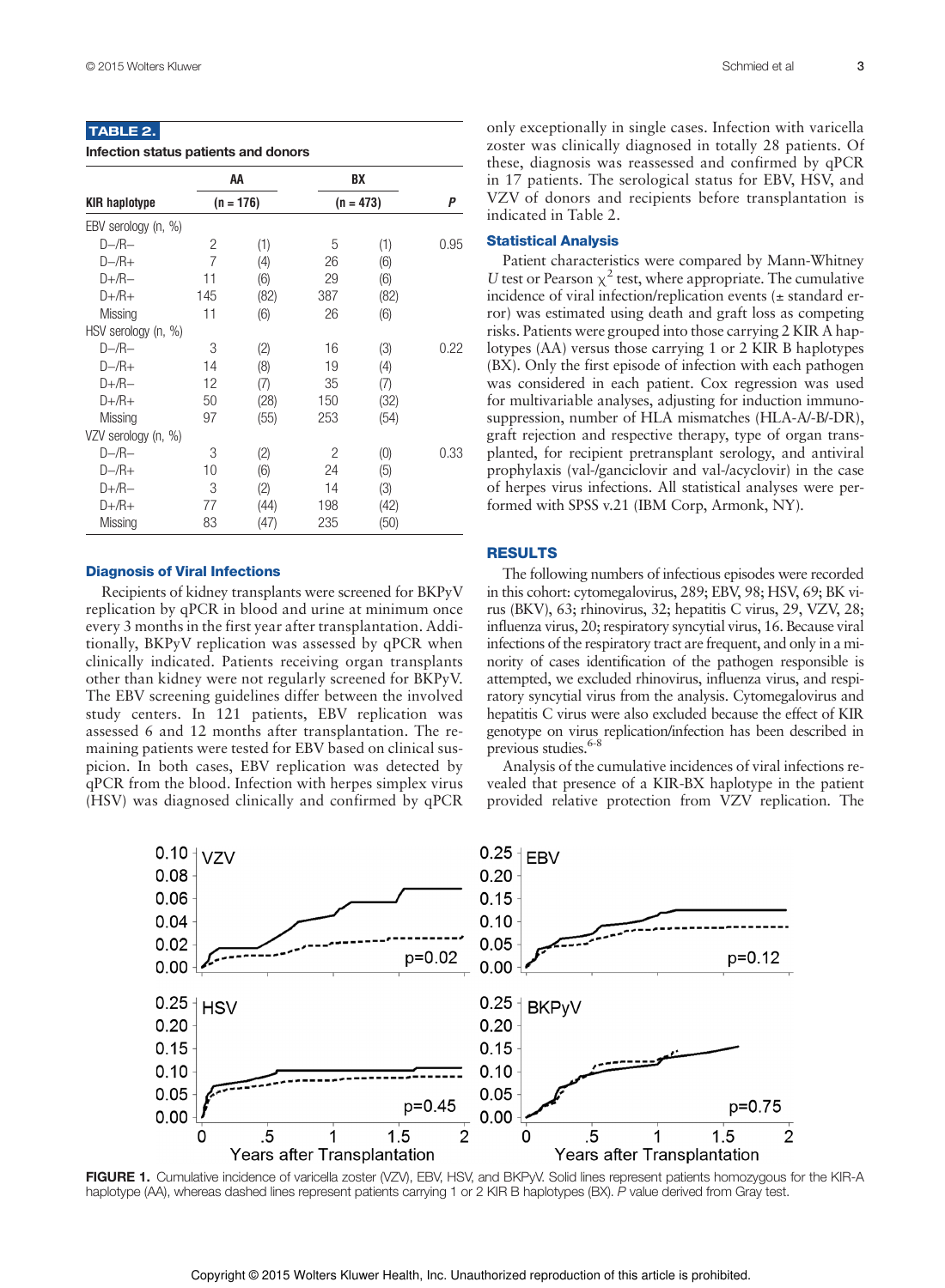2-year cumulative incidence of VZV infection was significantly lower in KIR-BX haplotype patients  $(3\% \pm 1\%)$  compared to AA individuals (7%  $\pm$  2%, P = 0.02, Figure 1). A trend toward lower rates of EBV replication was also observed (2-year cumulative incidence  $9\% \pm 1\%$  versus  $13\% \pm 3\%$ ; however, this difference did not reach the level of statistical significance ( $P = 0.12$ , Figure 1). For the remaining viruses, no effect of KIR haplotype was observed: HSV, 9%  $\pm$  1% versus 11%  $\pm$  2% (P = 0.45); and BKPyV,  $15\% \pm 2\%$  versus  $15\% \pm 4\%$  (P = 0.75, Figure 1) for BX and AA haplotype patients, respectively.

To further address the correlation of KIR haplotype and protection from VZV, we grouped patients by imputed haplotypes (AA versus AB versus BB) and by centromeric and telomeric KIR A and B motifs. This analysis revealed that protection from VZV reactivation was related to centromeric  $(P = 0.05)$  rather than telomeric  $(P = 0.44)$  KIR B motifs (Figure 2, upper and middle panels). Furthermore, we found that 1 haplotype B was associated with relative protection from VZV reactivation, as rates in AB and in BB patients were comparable (6%  $\pm$  2% versus 7%  $\pm$  3%, respectively, Figure 2, lower panel). Finally, multivariable

 $Cen-AA$  ----- $Cen-BX$ 

 $0.10$ 

 $0.08$ 



FIGURE 2. Cumulative incidence of VZV events in patients grouped by telomeric and centromeric KIR-B haplotype content (upper and middle panel) and by imputed haplotypes (lower panel). For the upper and middle panels, solid lines represent patients homozygous for the KIR-A haplotype (AA), whereas dashed lines represent patients carrying 1 or 2 KIR B haplotypes (BX). P value derived from Gray test.

analysis confirmed a statistically significant protective effect of KIR BX status regarding posttransplant VZV infection (hazard rate vs AA haplotype: 0.43, 95% confidence interval, 0.21-0.91;  $P = 0.03$ ). Similarly, the risk for EBV replication after adjustment for covariates was reduced still without reaching the level of statistical significance (hazard ratio, 0.68; 95% confidence interval, 0.41-1.12;  $P = 0.13$ ).

#### **DISCUSSION**

In this study, we report that patients carrying KIR B haplotypes benefit from relative protection regarding VZV reactivation during the first 2 years after SOT. This effect appeared to be specifically linked to VZV as no effect was seen on HSV and BKV replication. The EBV replication was less frequent among carriers of B haplotypes, but this difference did not reach statistical significance, presumably in part due to the low rate of events for this type of complication. It is therefore notable that the data presented here suggest susceptibility to activating KIRs for 1 or possibly 2 further members of the herpes virus family besides cytomegalovirus (CMV). To further disclose which activating KIRs may be involved in immunological control of VZV, we divided activating KIRs in relation to KIR2DS4 as previously described in centromeric and telomeric genes.<sup>20</sup> These analyses illustrate that centromeric rather than telomeric KIR loci are associated with protection from VZV, reducing the number of potential candidate loci mainly to 3: the inhibitory KIR2DL2 and the activating receptors KIR2DS2 and KIR2DS3. KIR2DS3 is an unlikely candidate, as the most prevalent alleles are not expressed on the cell surface. Unfortunately, further genotype/ phenotype correlations will add little to discriminate between the effect of these 2 genes, as they are in almost perfect linkage disequilibrium.<sup>21</sup> Another limitation of this study derives from the fact that diagnosis of viral replication was based on clinical suspicion for some of the viruses analyzed, implying that subclinical replication may have been missed in some instances.

Our findings stand in line with previous work exploring the physiological relevance of activating KIR. Several recent studies have described a protective effect of activating KIRs against CMV replication in different settings of immunosuppression.<sup>6,7</sup> After SOT or hematopoietic stem cell transplantation, when the adaptive immune system is pharmacologically suppressed, patients with a higher number of (haplotype B) activating KIR genes experience relative protection from CMV replication.<sup>22,23</sup> Further clinical conditions associated with KIR B haplotypes are reduced relapse rates in AML patients after allogeneic hematopoietic stem cell transplantation (if KIR B genes are present in the donor); and a reduced risk of preeclampsia in women carrying activating KIR genes.<sup>24,25</sup> These associations indicate that activating KIR receptors might recognize patterns on wide range of different potential target cells. We therefore explored the possibility that KIR haplotype associates with the susceptibility to other opportunistic infections in patients under pharmacological immunosuppression. Apart from CMV and hepatitis  $C<sub>6-8</sub>$  limited knowledge regarding potential roles for KIR and NK cells in antiviral immunity exists. No effect of KIR haplotype was seen regarding replication of HSV and BKPyV, which stands somewhat in contradiction to previous studies partly done in healthy donors.<sup>9,10</sup> However, this may reflect the different role for NK cells in patients with compromised adaptive immunity